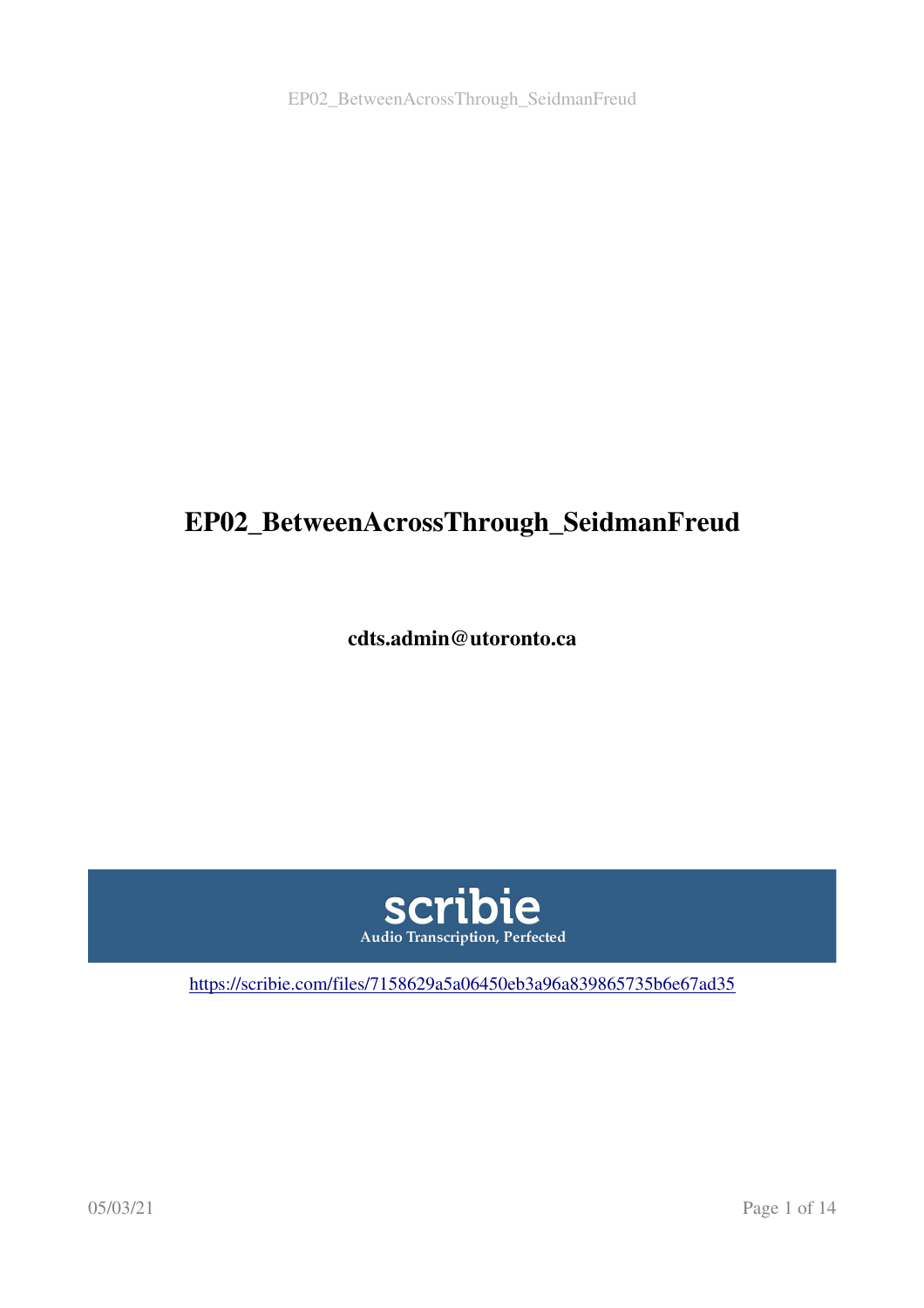# [music]

# 00:03 Iane Romero: You are listening to Between, Across, and Through.

[music]

00:22 IR: You probably wonder what your dreams mean all the time. You wake up in the middle of the night, startled by the wildness, strangeness, unfamiliarity of that dream. You have probably even tried to describe them, what happened and what they felt like, but found that you just don't have the right words. It feels as if your brain and your mouth are speaking different languages. Well, maybe that's because, according to Freud, they are. Those frustrated thoughts you experience in your dreams are arguably the same as the repressed feelings you had by telling jokes. They're even the same as the nostalgia you get when you think of home. Today, Professor Kevin Lewis O'Neill, director of the Centre for Diaspora and Transnational Studies sits down with Professor Naomi Seidman from the University of Toronto in a conversation that examines: How do you translate Freud? Is it even possible to achieve true translation? And what do jokes or dreams say about your subconscious? We explore all these questions and more as we examine the language of Freud. This is Between, Across, and Through.

# [music]

01:45 Kevin Lewis O'Neill: Hi, I'm Professor Kevin Lewis O'Neill, and I'm speaking with Professor Naomi Seidman. Thanks so much for talking to us. Naomi, in your research you talk about Freud having a collection of jokes. Can you tell me one of them?

01:56 Naomi Seidman: I'm trying to think of one that you would think is funny. So I should say that the joke collection started off as a collection of Jewish jokes and Freud just kept them for his own entertainment. And he had a scrapbook and he would hear a joke and he'd write it down, or he'd see one in the newspaper and he'd write it down. And then, at a certain point, he wasn't making any money from his writing. We can relate to that.

# [laughter]

02:22 NS: And he decided to try to write something more popular, and he had this idea of writing a book about Jewish jokes. And then, he decided...

02:28 KO: It was a book about Jewish jokes or a joke book?

02:31 NS: It was originally gonna be a analysis of Jewish jokes. And then he decided to turn it into an analysis of humour, more generally. And because he did that, he actually changed some of the jokes to seem as if they weren't about Jews, and the jokes thereby became even less funny than they are now. But these were all jokes that circulated in the Vienna of his time and that continue to circulate today, they're sort of what I would call joke types. So one of the examples, which is timely, is that a Eastern European Jew is sitting in a second-class train car, really enjoying the fact that he has the train car to himself. And he's spread out all over, he's got his stuff, he has his feet up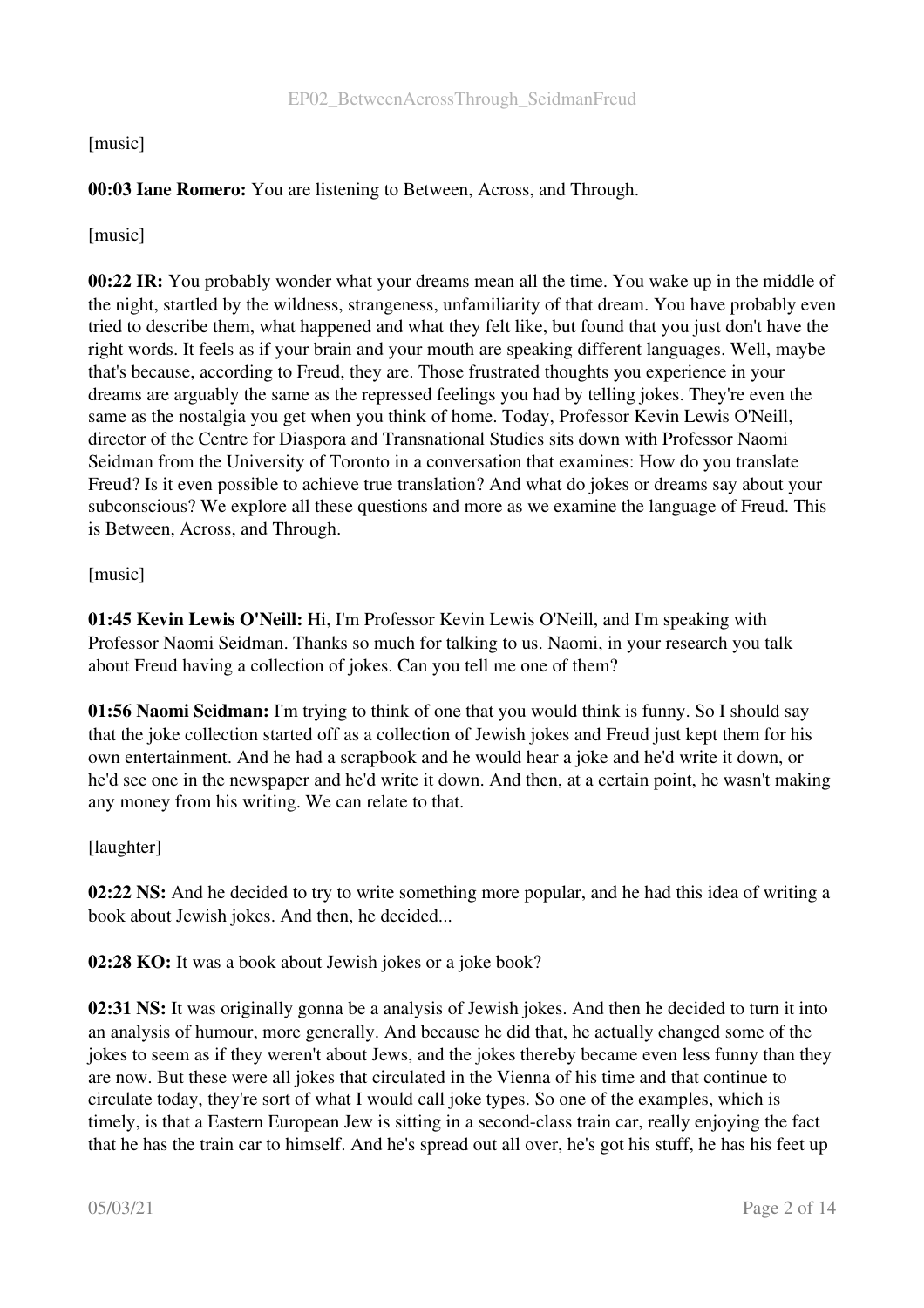on the other bench. And a very nicely-dressed man walks in wearing a suit and carrying a newspaper and an umbrella under his arm, and the Eastern European Jew collects himself and starts sitting up a little better and takes his feet off the bench. And this very nicely-dressed businessman across the way pulls out a little pocket calendar and starts leafing through it, and then he says to this other Jew, he says, "Excuse me, sir, can you tell me when Yom Kippur is?" And the Eastern European Jew says, "Why didn't you say so?" And puts his feet up on the bench and leans back.

#### [laughter]

04:05 NS: So, that's one of Freud's jokes, which obviously, he couldn't do anything about the Jewish character of. So that's one of them. But there are many of them that revolve around the situation of the meaning between assimilated Jews and Jews who are more open about their Jewishness, more comfortable about being Jewish, and just relaxing in their own spaces, and then... That encounter between a kinda European-ized Jew and a less European-ized Jew, those are all over the joke books. There are many, many jokes about that. That was a situation in Vienna at the time, which was seeing huge waves of migration, in which German Jews had been there for 100, 200 years or longer and had learned to be middle-class Germans, had to deal with these Jews that they were somehow like, but also not like. So, Freud himself was one of those people. So, that's an example of a joke.

05:05 KO: And then, who's the intended audience for jokes like this?

05:08 NS: So the intended audience is a big question in psychoanalysis. Freud was very uptight about who his intended audience was. So a lot of people in his vicinity called psychoanalysis a Jewish science, which was not a compliment, and which was meant to say that psychoanalysis was really about Jews. And yes, people had crazy sexual thoughts, but that was because they were Jewish. And...

05:31 KO: So, a Jewish science in the sense that it was the science of Jews as opposed to a science...

05:35 NS: Yes, exactly.

05:36 KO: Authored or created by the Jewish community?

**05:38 NS:** A science both by and about Jews that was inappropriately universalized to be about human beings, the Oedipus Complex. So, let's take a Greek instead of a Jewish family and say, "This is all of us. We all have these crazy desires." And when the Psychoanalytic Institute in Berlin was Aryan-ized in 1933, they basically said, "We now need a new psychoanalysis for Aryans, who have much nobler problems than Jews." So, the question of Freud's audience was always... It was always a problem for Freud. Freud eagerly sought a larger-than-Jewish audience, but it took him a very long time to find one. He was not promoted academically because he was Jewish. So, he basically had a Jewish audience, he basically had Jewish friends. This was true of assimilated Jews, even converted Jews. Even after they converted, they tended to just socialize among Jews. And some huge proportion of Freud's patients in early years were Jewish, and he tried to cover that up in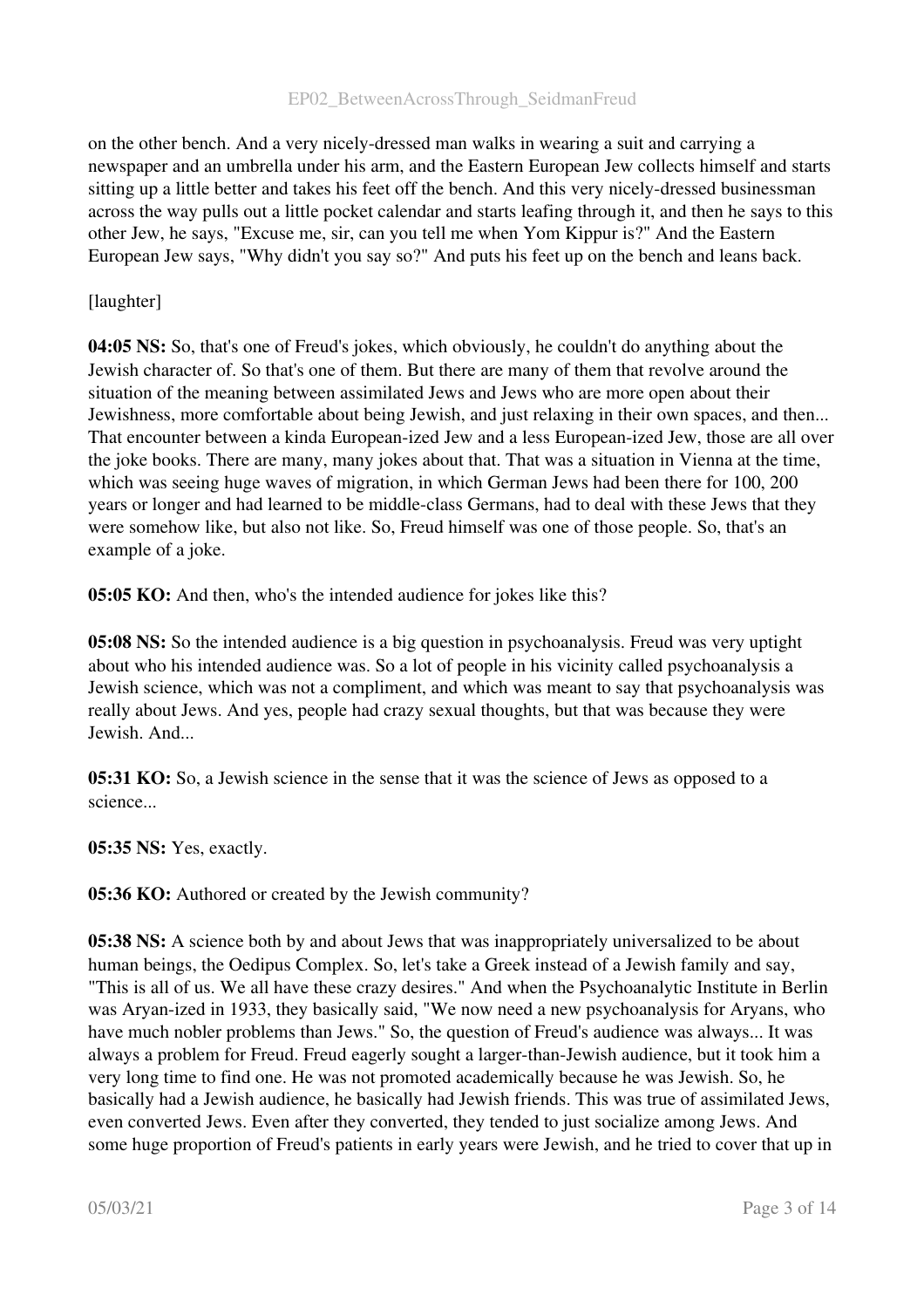various ways, in the case studies. So in the case studies, you read it and any kinda reference to Yom Kippur, or whatever, was erased so that it would look as if he had a clientele which reflected the Viennese public as opposed to his own small circle of friends.

07:06 KO: So, there is this continued tension between a Jewish audience, but also the aspiration to look beyond the Jewish community as the audience.

07:16 NS: Yes, this is what I call Freud's mission to the Gentiles.

[laughter]

07:21 KO: It seems like it worked.

07:23 NS: It worked beautifully, and it wasn't just... Freud eagerly sought out non-Jews, was really excited when he found them, and the non-Jews recognized their role. And then Jung was just put in charge of the Psychoanalytic Society. He was a token Gentile who was supposed to represent psychoanalysis. Freud knew that any kinda success that psychoanalysis would have was impossible inside Vienna. You had to go out of Vienna, where Anti-Semitism was so intense. And he looked to Switzerland, where Jung was, and to London, where James Strachey and Ernest Jones were, to do what Freud wanted, which was to turn psychoanalysis into a true science, as opposed to a Jewish science.

08:09 KO: So, what does it mean to speak to this gentile audience?

08:13 NS: So there's a difference between how you speak to an in-group and how you speak to an out-group, is one difference, which I would say is generalizable. So a lot of the kinds of theorists who deal with what's sometimes called The Hidden Transcript, so how people speak among themselves, how African-Americans speak among themselves versus how they speak when there's a white person in the room, or how Palestinians speak about themselves. This is a well-known thing that, actually, the persecuted group or the minority group is less likely to be known to the dominant group, than the dominant group is to be known to the minority group because they need to for their survival, tends to develop a kind of expertise about the dominant group. Whereas the dominant group tends to not know certain things about the minority group and also to cloak its own knowledge in a self-serving forgiveness of its own dominance.

09:13 KO: Is this is kind of a stretch when Canadian comedians are so knowledgeable of US or Germany, and are just so bright and talented about US culture?

09:24 NS: Right. Well, some of that is just the American culture. They export their culture, they're not interested in import. There's a trade imbalance in the cultural level. It's exactly... It's the opposite of the trade imbalance in the economic level with China, which is that America exports its culture and is uninterested in importing culture and uninterested in knowing... Which means that if you wanna get into the American market, if you are a Canadian comedian, you gotta know that market and you got to understand where you fit and you gotta develop certain kinds of smarts. This is the kinda structural understanding of Jewish smarts. So what's the characteristic of a kind of...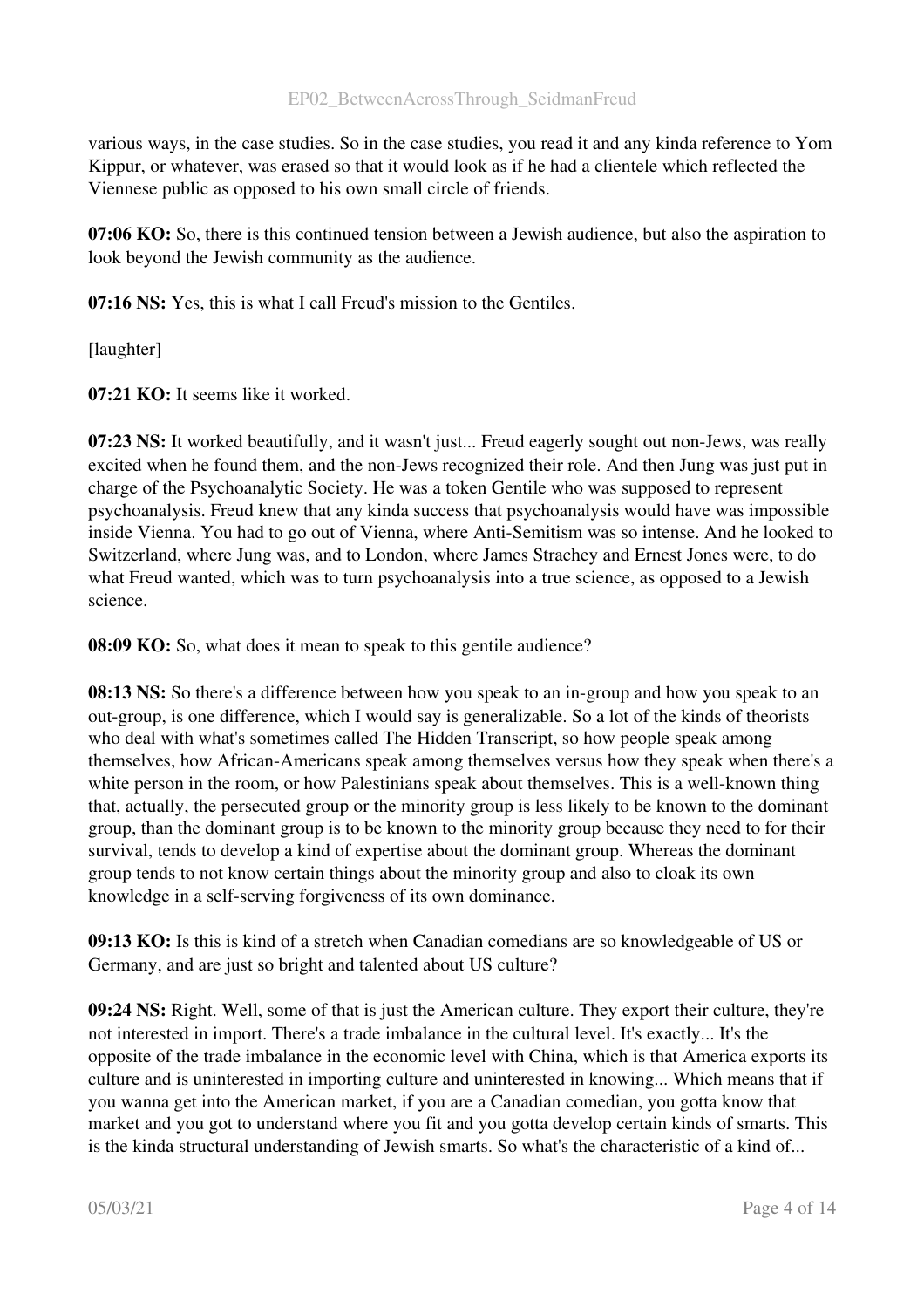Why Freud? Why did psychoanalysis come from a Viennese Jew? What is it that he had to know that other people didn't? But how did he have to cloak what he knew to get through to the other side, which wasn't really willing to hear any kinda critique of its own culture from an outsider?

10:18 KO: To what extent does the myth of a return movement and nostalgia affect Freud's conceptualization of the psyche?

10:25 NS: What an interesting question. Freud theorized that desire, which seems so... Which is everywhere in human history, especially in 20th-century Jewish history, Zionism, the return to the homeland. He actually conceptualized that as the death instinct. He believed that a human being had a life instinct and a death instinct, Eros and Thanatos. This is something that he came up with to try to understand the horrors of World War I. And he believed that basically the instinct, which he had seen as determinative for the first stage of his career, which was to live the erotic instinct, to have projects, to be out there in the world, that every attempt to live in that way was met with a certain kind of psychic pain that are interfaced with the world, was a painful one. That this socializing and getting up in the morning and teaching a class and doing anything, was both a primary urge and there was some part of us that he associated with the kind of organic self. He also talked about our feeling of being in the womb, that our only capacity for real... Let's not say pleasure, but the absence of pain, was to actually return to organic matter. And that the urge to do was always countered by the urge not to do, to stay in bed, to go back to the womb.

12:07 NS: And that this thing that we consider paradise, which is the place we all came from when we were truly one, when we were happy and free, that this particular desire was caught up in all kinds of aggressive and self-negating impulses. He saw suicide as part of this, and also war, the desire to kill that thing that gets back at me, that is painful, the addiction.

12:37 KO: All of these returns are... They're these fundamental human kind of aspirations. Can one accomplish that kind of return for Freud?

12:46 NS: It's interesting, the whole field of psychoanalysis is debating this question right now. So, there are two ways of looking at it. First of all, the psychoanalysis itself is a diasporic movement. Freud himself moved from the Eastern regions of the Austria Hungarian empire, like so many other Jews of his generation, to the metropolis. The Vienna Psychoanalytic Society was full of immigrants from Poland, for instance. It wasn't called Poland then. So, psychoanalysis is very caught up in the question of diaspora.

13:23 KO: Because the principal architects of the school of thought are diasporic.

13:26 NS: Yes. Where themselves, came from elsewhere and had the experience of being outsiders and foreigners in the country, in the city that they did their work in. And psychoanalysis itself was shaped by the fact that some huge proportion of psychoanalysts left wherever they came from, relocating to other countries. And the effect of exile on psychoanalysis has been very interesting. And actually, it's the Argentinian psychoanalysts, many of them Jewish, who really came up with the psychoanalytic theory of exile and diaspora. But the question of diaspora in return is built into psychoanalysis in a different way, which is the question of, Freud saw the psyche as moving from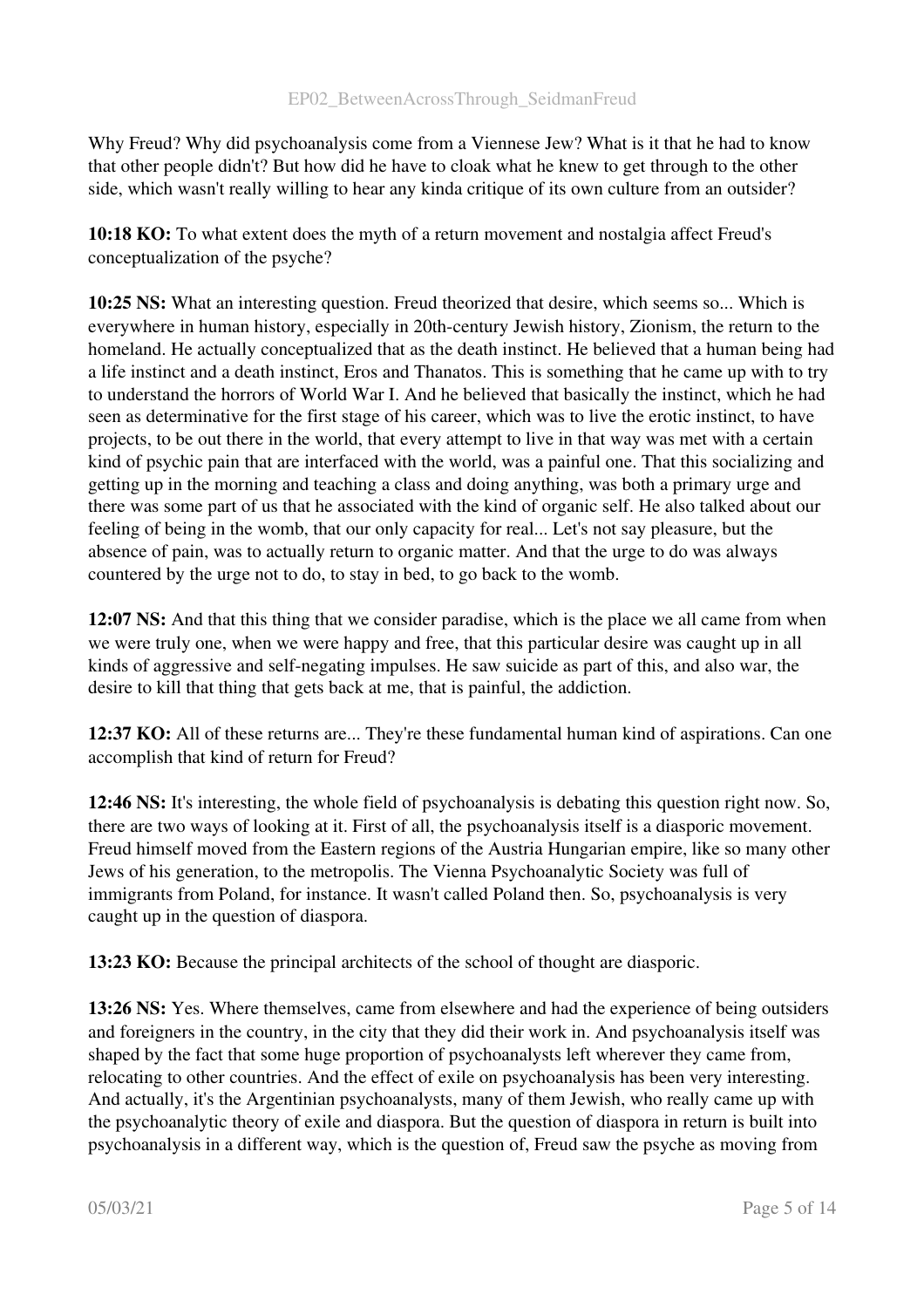one life stage to another. And each movement of the psyche from childhood to adolescence, etcetera, was a form of diaspora, a form of expulsion. And the way the psyche moved itself was a form of movement across cross borders.

14:37 KO: So, it's the psyche movement across different stages of life. And if I'm understanding this right, as diasporic, then there's a nostalgia for what one has left.

14:49 NS: Exactly. Which is why the joke of lying on the couch and talking about your mother till you are 80-years-old...

# [chuckle]

14:57 NS: You are always going back in some sense. And then, the question is: Can you go back? And I'll explain how this, technically how this works. And Freud was already dealing with this in his first major work, which is how he came up with this idea of the navel of the dream. But also, the way the psyche works just on a daily, minute-by-minute level is through a kinda movement which is generated because of heavy psychic censorship. So, the psyche has to evade its own censors. So for instance, a sexual thought or aggressive thought, which is what Freud thought we were all trying to feel the satisfaction of without copping to. That's the basic psychic game that is played in a joke or a dream.

15:45 NS: So, the dream is a way of evading the direct expression of whatever that thought is, in order to remain asleep, he thought. So that you come up with some, he called them visual hieroglyphics, that translate the early trauma, or the desire, or the thought. And then, you tell that dream to a psychoanalyst in your session, and that itself is another form of reshaping it. You will have the experience of the way you tell something is never how it happened, it's a further stage of the dream work. And then, the psychoanalyst hears it, and because the psychoanalyst is a different person, it takes a different shape within the mind of the psychoanalyst. And then the psychoanalyst's work is to try to reverse engineer the workings of transference, which is an inter-subjective, interpersonal kind of movement, and to try to discover the original thought, or trauma, or dream. And Freud said, "You never actually get there."

16:45 KO: Me telling you about my dream is a translation of my experience, but it's not an experience. But my... What is it? It's...

16:55 NS: So, you are telling me your dream... Please don't.

# 16:58 KO: Okay.

[chuckle]

17:00 NS: Is a translation of a translation of a translation. And let me be technical here. So it's a translation of a trauma or a desire into the hieroglyphics, the visual hieroglyphics of dream imagery into the verbal, whatever it is, of telling me your dream. You are turning that into the English language when you tell it to me. And because it's me, and I'm a different person, you are also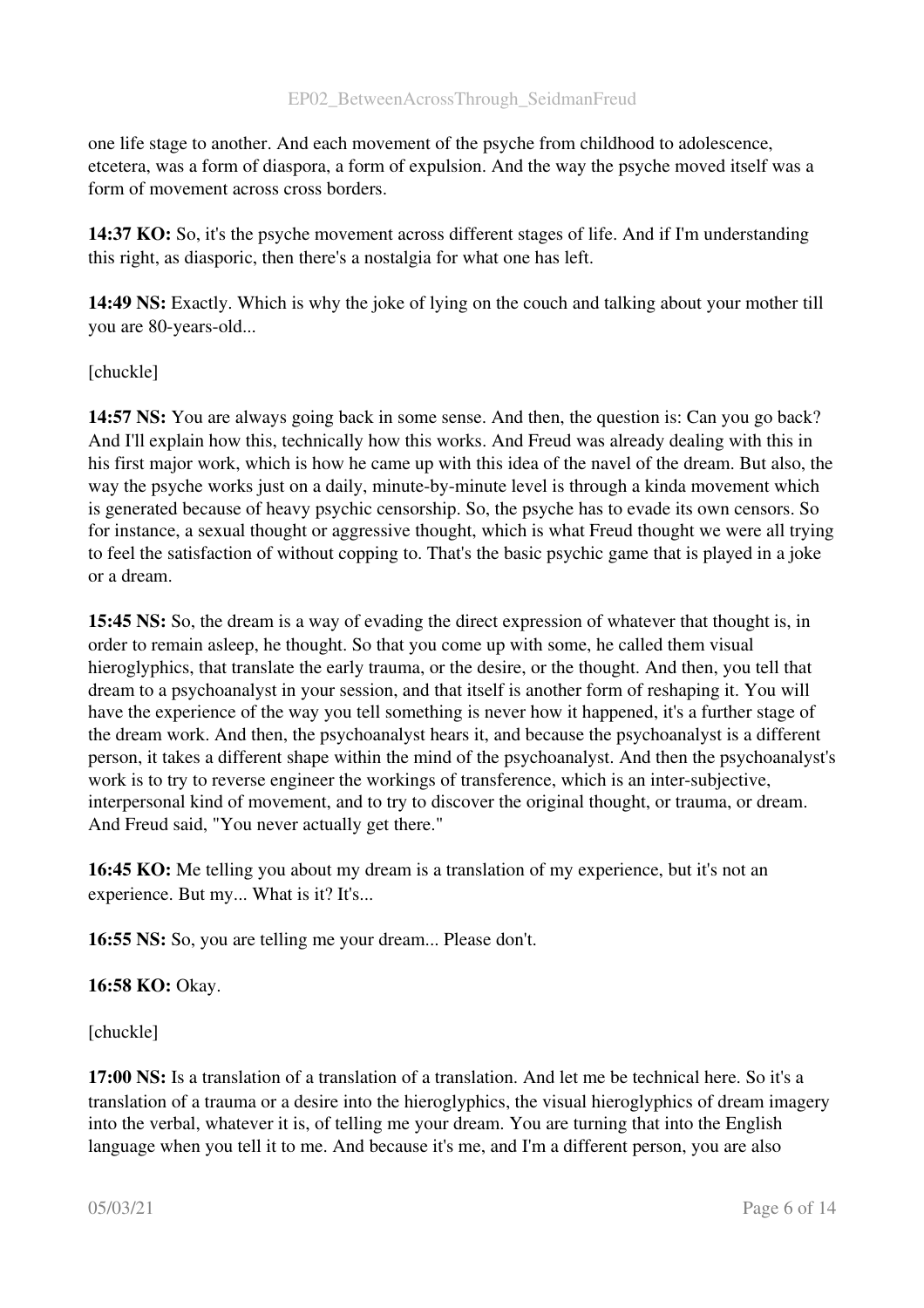transferring... Freud's work for transferring is also translating. So, I'm not just me, I'm also your mother and you are repeating all kinds of other relationships you have had that have shaped how you interface with the world. So, the original idea that Freud had is you can translate back... So notice translation here has two directions as opposed to one. So what the psychoanalyst does is both further translation into the language of psychoanalysis and into the structures of the psyche as understood by psychoanalyst, and it's an attempt to recover some original kernel, which is the original trauma or desire that your dream came from.

18:12 KO: And that's the real goal, is to identify that original kernel.

18:14 NS: Well, this is the debate right now. So the debate is whether you relinquish the attempt to discover some pure kernel, or whether you say, as we do in diaspora studies, the pure kernel is a fantasy of the human psyche. So, what Freud meant, and whether he actually believed that some primary homeland could be returned to, especially since he was so critical of the idea of a return, or whether you were only gonna go further in certain kinds of translational trajectories that were meaningful, because they illuminated aspects of the journey as opposed to because they actually managed to successfully reverse this journey.

19:00 KO: Yes. So, the idea for...

19:03 NS: Can you go home again?

19:04 KO: Yeah, that's central to the study of diaspora, and clearly to psychoanalysis as well for very good reason.

19:10 NS: Right. So psychoanalysis and diaspora studies is a very interesting conjunction, and especially from the perspective of translation theory. How do you translate Freud? Do you attempt to create an English that somehow gets back to an original German? Especially given that Freud himself used the word translation to mean not just the reproduction of the original in a different form, but the new life of the original in a form that's never the same because of the forces of censorship, which are both internal and external, social.

19:46 KO: Now, at the risk of moving to too many different scales, Freud's work was also translated.

19:51 NS: Exactly. So Freud's work, the translation of Freud's work is basically the story of the history of psychoanalysis. So the question of what Freud's work in translation is, is very closely connected to what is Freud's own understanding of translation. When Freud's work got translated into English by non-Jews, the censorship that they themselves had to overcome was the censorship of a society that was suspicious of something that came from what was considered a parochial, Jewish environment. And the way in which the Church of England repackaged Freud was to make him more "scientific" so that he would pass muster within the Anglo-American Social Sciences. So, the word... So, Freud's vocabulary,  $[20:40]$  , turned into id, super-ego and ego, which are Latinate terms, even though the German is just simple German. It just means the I, the it and the over I. Those are the three words that were translated into id, ego and super-ego. This happened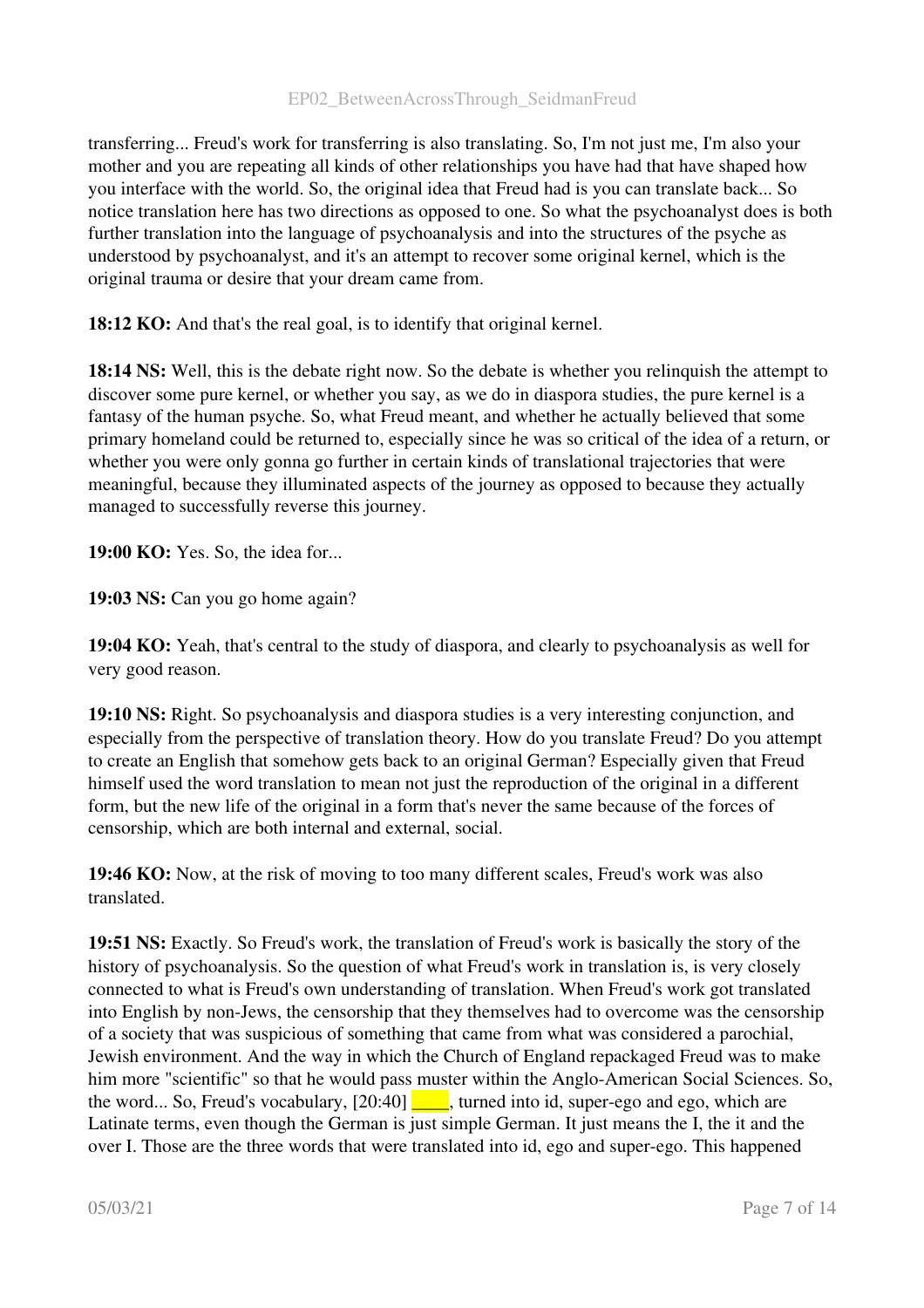throughout Freud's work. It was an attempt to assimilate into a new environment, which is completely predictable, according to Freud's own theory of translation.

21:13 KO: And Freud, as a scholar, would certainly... I can imagine, would want to have his works translated into English to hit a broader audience and to continue this project that you've mentioned, to make mainstream this new science of psychoanalysis. The question of Hebrew in your work is really interesting as well. Freud seemed also very interested in having his work translated into Hebrew.

21:36 NS: Yes. We all know the story about the translation of Freud into English, and that translation has been reworked in recent decades according to a new method of translating Freud, resisting the scientific vocabulary, I put "scientific" in quotes, and resisting creating a normative glossary of standard psychoanalytic terms. But in Hebrew, the earliest attempt to translate Freud was done not by trained psychoanalysts but by Zionist settlers who were interested in having Freud returned to the Jewish people as it were, and he was...

22:21 KO: Returned to the Jewish... In terms of having... Not physically return, but to take...

22:29 NS: To take possession of it.

22:30 KO: Possession, right.

22:31 NS: Even more fully, so a kind of opposite of what was going on in the universalizing mode. And Freud was ambivalent, he encouraged both projects. In some minor language in a backwater of psychoanalysis, fine, let him be Judaized, as long as in the rest of the world, he was universal.

22:48 KO: Was he ambivalent, or it sounds, from my perspective, from a current academic standpoint, really entrepreneurial? Like, "Let's get as many audiences as we possibly can."

22:57 NS: Very possibly. I think also nostalgic would be a way... If he really analyzed what that was. He said he couldn't read the Hebrew translation, but he claimed to derive pleasure from putting his hand on it and looking at it.

[laughter]

23:09 NS: So, there's something going on there with him and the Hebrew translation, and he worked with the Hebrew translator, the first Hebrew translators.

23:16 KO: And the first Hebrew translators, as you say, were trying to take possession of...

23:22 NS: It was a national project, it was a nationalist project, it was a Zionist project. The idea was the in gathering of the Jewish people, and the in gathering of the great discoveries and contributions to Western culture through translation, to the new Jewish homeland.

23:39 KO: But Freud didn't read Hebrew, so he says. How did he know it was good? Or how did he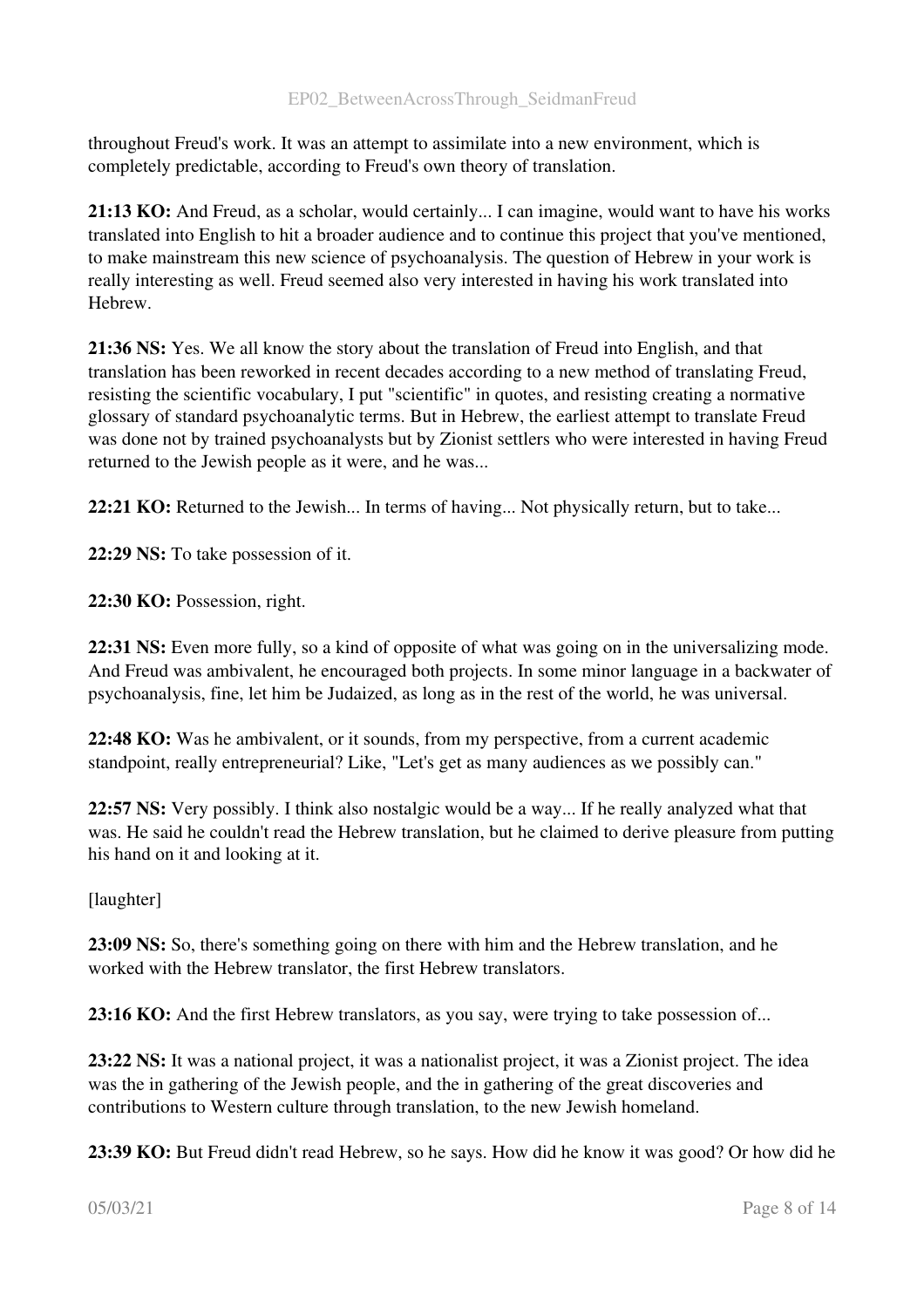#### know... Or did he know that this was going on?

23:46 NS: How much Hebrew did Freud actually know? How much Yiddish did Freud actually know? These are really charged questions in the field of Jewish studies. And the Jewish readings of psychoanalysis are... How Jewish was Freud is a persistent question. And I'm actually interested, not only in that question and the answer to that question, and the truth is that we know the answer to that question. It's weird that we keep asking the question when we know the answer. The answer is: Freud knew more Hebrew and Yiddish than he acknowledged. And Freud himself was constantly asked that question and suspected of being more Jewish than he was willing to say. And I don't actually know how to think about that. I'm actually interested in, what does it mean that everybody wants him to be Jewish? And why? What is that desire about?

24:34 KO: And you also mentioned in your work that at the time of Freud, there was debate about whether Hebrew served or did not serve as the unconscious of psychoanalysis.

24:45 NS: Actually, Yiddish. Yiddish or Hebrew.

# 24:48 KO: Okay, okay.

24:49 NS: In different ways, those were understood to be possibly the... I think more people thought of Yiddish, and continue to think of Yiddish, as the unconscious of the Jewish people... Of... Sorry, the unconscious of psychoanalysis. This is a widely repeated insight. It's the epigraph of the... Or the first line of a book about Freud and Yiddish by a French psychoanalyst. In French, it says, "My unconscious speaks Yiddish. Of that, there is no doubt."

#### 25:18 KO: Wow.

25:20 NS: The Yiddish Research Institute, Freud served on the board of it, it's called YIVO. When YIVO moved to New York, it was brought out of Lithuania in 1940. Max Weinreich said, "YIVO is the collective unconscious of American Jewry." So, this idea that Yiddish forms a kind of unconscious, which if you read Freud's joke book, it functions in that way. So it's a buried layer of Jewish consciousness that's cover... The id behind the yid, which is a joke that already came up in the 1920s, not mine. That the European-ized Jew who assimilates to bourgeois manners and language, at moments of stress, their Yiddish unconscious will erupt and they'll suddenly start speaking Yiddish. And there's a joke type that's about this. So, whether...

#### 26:25 KO: What is the joke?

26:27 NS: I'll tell you a quick one. And not from the Freud book, but just an American Jewish one, 'cause it's easier, I think, to understand. So, Mrs. Cowan, and Mrs. Cowan, of course, used to be Cohen, but changed her name to join a gentile country club, and she's sitting at the dining room, and the waiter spills some soup in her lap, and she says "Oy gevalt, whatever that means." So, the idea is that Yiddish is a kind of... Yiddish erupts from her, and then she covers it over with English. So, the structure of the modern Jewish self in folklore, in jokes, even in sociology, it isn't just a bilingualism of a earlier language that's covered over by a later language, it's a deeper language, a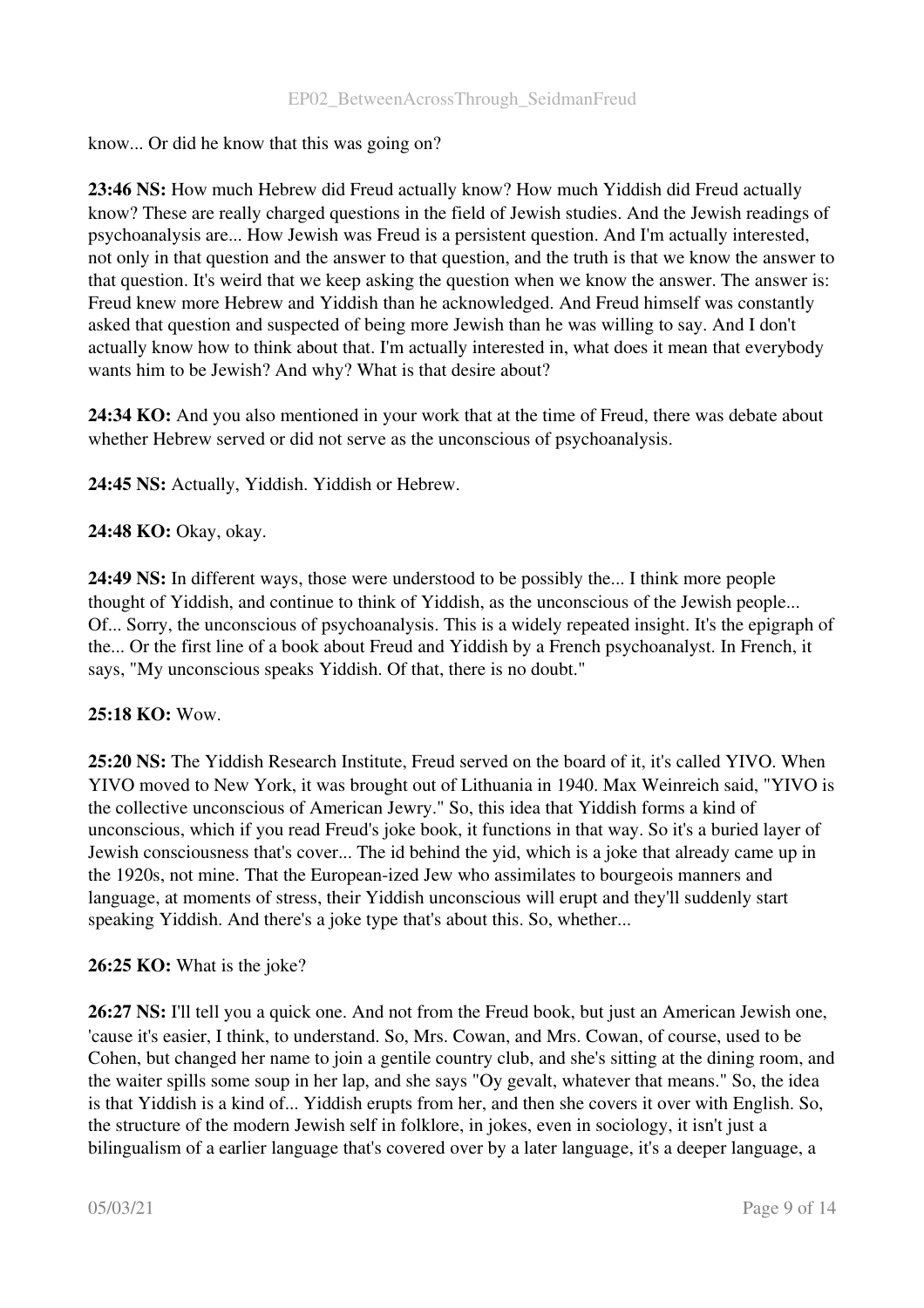more primal language, a shameful language.

27:17 KO: And it's not a strategically, a code-switching between two equally fluencies or proficiencies of language, it's something more primal.

27:28 NS: It depends who you talk to. The model of this is code-switching, or what we could call a surface reading of Jewish bilingualism. It's something that I think actually illuminates a lot about the joke book and about Freud, that actually there's code-switching going on here. But the ideology I'm describing is that in modernity, and some people even trace it back to the Spanish Inquisition, where there's... The Spanish Inquisition, which Foucault says, is behind... Is a distant ancestor of the psychoanalytic session. But what he never says is that what's being rooted out by the Inquisition is a secret Jew. So the Inquisition was going after conversos that continued to do Jewish practices. And a lot of these Jewish practices, by the way, were unconscious Jewish practices. People were brought to the Inquisition because they killed a chicken the Jewish way. In other words, these habitus body practices. So, the persistence of the Jew within the Christian was what some people say creates the modern split self, the alienated consciousness.

28:38 NS: So, when you talk about different languages of the Jew, you can talk about it as codeswitching. Or you can talk about one that's buried, the shameful language that's buried beneath the "civilized language." The Yiddish beneath the French or the German. And Yiddish, which wasn't considered a true language, it was considered a badly mispronounced form of German, it was a "jargon," was what it was called.

29:05 KO: So, what is the relationship between a mother tongue and the language of the unconscious and the psyche?

29:11 NS: The unconscious is a kind of mother tongue, even if that mother tongue is forgotten, or maybe particularly if that mother tongue is forgotten. And the conscious is the language of the second acquired language. I think it's pretty easy to map those onto each other. And Freud himself seemed to do it, including in his joke book. One of the jokes that he tells in the joke book makes it clear that he himself understands the depth structure of the psyche, the unconscious unconscious, which was his first model, as related to layered languages, a layering of languages.

29:55 KO: And so, if someone is bilingual or trilingual, that's irrespective of this mother tongue?

30:02 NS: Bilingualism in Freud takes on a particular shape, which is actually much more closely related to the findings of Max Weinreich, who was a linguist and Freud's Yiddish translator, his findings about bilingualism. He analyzed the shape of bilingualism. In other words, we talk about bilingualism as if people were Berlitz courses, where they had some of this and they had some of that. But bilingualism is a much more complicated psychic structure, where there's almost always a stratification of languages. The ones learned earlier, at a deeper psychic level than the ones learned later, not to mention fragmentation and forgetting. And what's the effect of a language that you no longer know? But that was your first language. So these are questions that actually were most fully explored by Max Weinreich. So Freud didn't come up with a full-blown psychic theory of bilingualism, but it's implicitly already there in Freud in a very early stage, including his first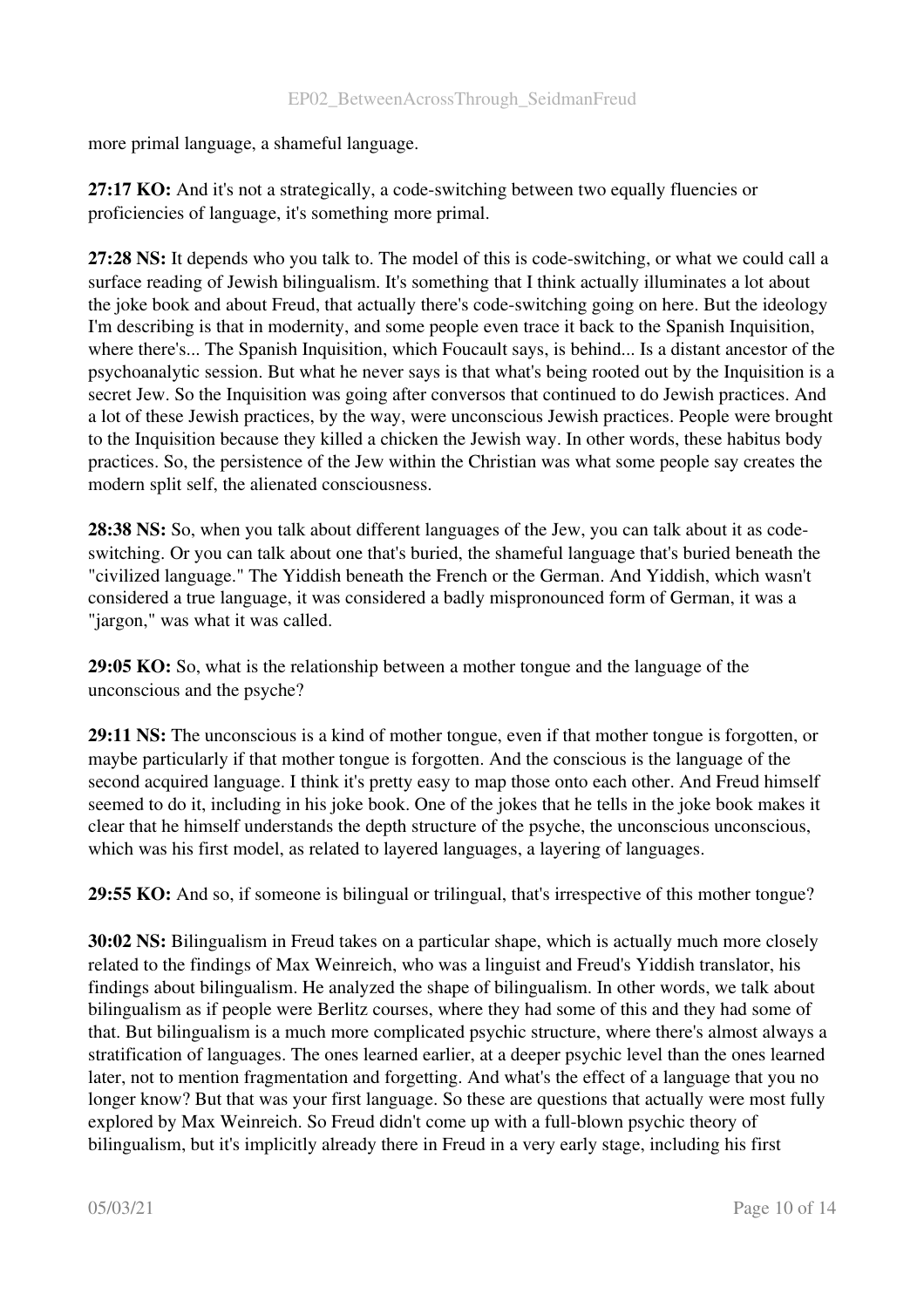writings about hysteria and his joke book, which has a joke about Jewish bilingualism that very closely matches this theory of the unconscious.

# 31:22 KO: What's the joke?

31:23 NS: So the joke is about the baroness Von Fehsenfeld who's in labor, and her husband and the doctor are out in the parlour playing cards, which I guess was a thing, even if you were a baroness, which is why you should get a Doula and a midwife. Freud doesn't say that, that's me.

# 31:41 KO: Okay. [chuckle]

31:42 NS: So, the baroness is in great pain in the inside chambers and the husband and the doctor outside hear her crying out in French, [31:54] \_\_\_\_. And the husband says to the doctor, "She's in pain. Do something." And the doctor says, "No, let's keep going, play another round." And 10-15 minutes later, they hear her say, "Oh my God,  $[32:11]$  . And the husband says, "Listen to her, she's suffering. Do something, Doctor." The doctor says, "No, let's keep going another round or two." And then, suddenly, out from the other room, they hear a shriek and she says,  $[32:30]$ And the doctor says, "It's time."

#### [chuckle]

32:35 NS: Throws down his cards. And so, the joke for those of you who don't know, she's basically saying the same thing in French, German, and Yiddish, but the meaning of, we could call it the meta significance of the language, is entirely different in each case. The French is both the original, in the sense that it's what she says first, but it's also the most superficial and belated. And the fake language, is the implication. And when she says she's suffering in French, she's not truly suffering. To get to the marrow of who the baroness is, you have to go to the Yiddish. She was only truly suffering in this core language, which is her Yiddish, is the implication.

33:19 KO: You speak so much about Freud collecting these jokes. And in other parts of your work, Freud seemed to collect archeological artifacts as well. Even this joke has an archeological feel to it, in a way.

# 33:32 NS: Yes.

33:33 KO: Why is this fascination with archaeology so important to understanding Freud?

33:38 NS: So Freud was himself fascinated by archaeology, and he derived his understanding of the psyche from the notion of a dig. And he actually, when he talks about his first full-blown description of what a psyche is, invites his readers to imagine Freud as an archaeologist who arrives at a rune and asks the people standing around what this rune is, and they have a very dim understanding of what it was. It's just a bunch of broken rocks, as far as they were concerned. But luckily, he has a shovel with him and what he digs up is a bilingual stone, like the Rosetta stone. And that's what's in there. And the Rosetta stone tells the story of how this rune came to be. That's what's buried there. So, Freud himself saw the psyche, first of all as bilingual, but also as a kinda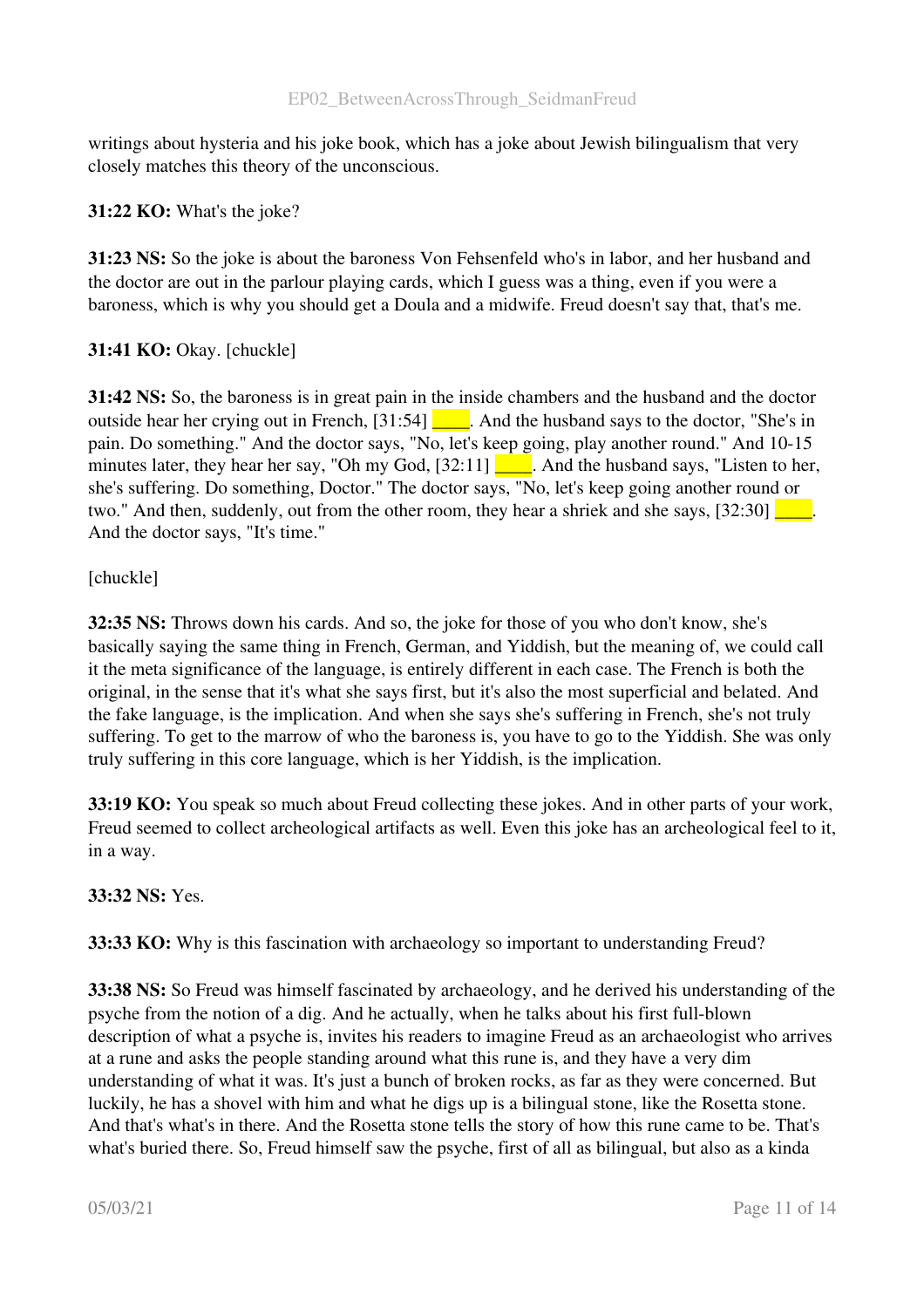stratified rune that each of us was a kind of catastrophe.

[chuckle]

34:42 NS: And that if you wanted to know... [chuckle]

34:42 KO: That's true. That's interesting.

34:44 NS: I don't know about you, but me.

34:45 KO: Sure, sure, it's catastrophic.

[chuckle]

34:49 NS: And only that, but it's a catastrophe that, if you just talk to the people who are standing around, in other words, the people who only see the catastrophe now, you'll never get the true story, you gotta dig. And what you'll get is a language that you don't understand. In other words, dream, that's in hieroglyphics, basically, Freud thought that that's what a dream was, it's hieroglyphics. And like the Rosetta stone, you have to figure out what the code is. So, one of the ways in which people have been sort of deconstructing Freud from a postmodern perspective and complicating this notion of a stratified self, and also, according to Freud's own suspicion of the notion of origin, complicating the idea that you can ever come up with the original story, is by noticing that Freud wasn't an archeologist, he was only a collector.

# 35:39 KO: Wow.

35:39 NS: And the difference between an archaeologist and a collector of antiquities is that the collector, you are taking the thing out of its historical context, you don't have it's spade, all you have is a piece of a dig that someone else did. And one of the ways of understanding that joke is that the joke isn't about primal pain and birth and who we are at our core, it's about a bunch of Jews sitting around a living room in a middle-class Viennese household, telling jokes in which they are able to produce little snippets of these languages after having basically forgotten most of the languages. It's like the Yiddish that you have in a coffee mug or the Yiddish that you have on a T-shirt. That's what the joke is. The joke is a snippet of Yiddish, which is what persists, whether it's an emblem of some deep, lost past or some primal self. Is the joke about a labouring baroness or is the joke about some Jewish man making fun of who they are? And once you think about it in terms of the social situation of joke-telling, as opposed to the primal situation of giving birth, then a whole new mode of understanding what Freud is. And you don't evacuate the meaning or the depth's model of the psyche, but you help recognize how it functions as a kind of emblem of depth as opposed to depths itself.

37:06 NS: So, Yiddish functions as a kind of token or emblem or fetish of depth, which is why Freud, and Hebrew too, in some way, which is why Freud could get off on stroking the cover of his Hebrew translation, as opposed to actually reading it. And the truth is, that's how Yiddish functions these days. We're in a post-vernacular era in which even Yiddishists are likely to signal, not their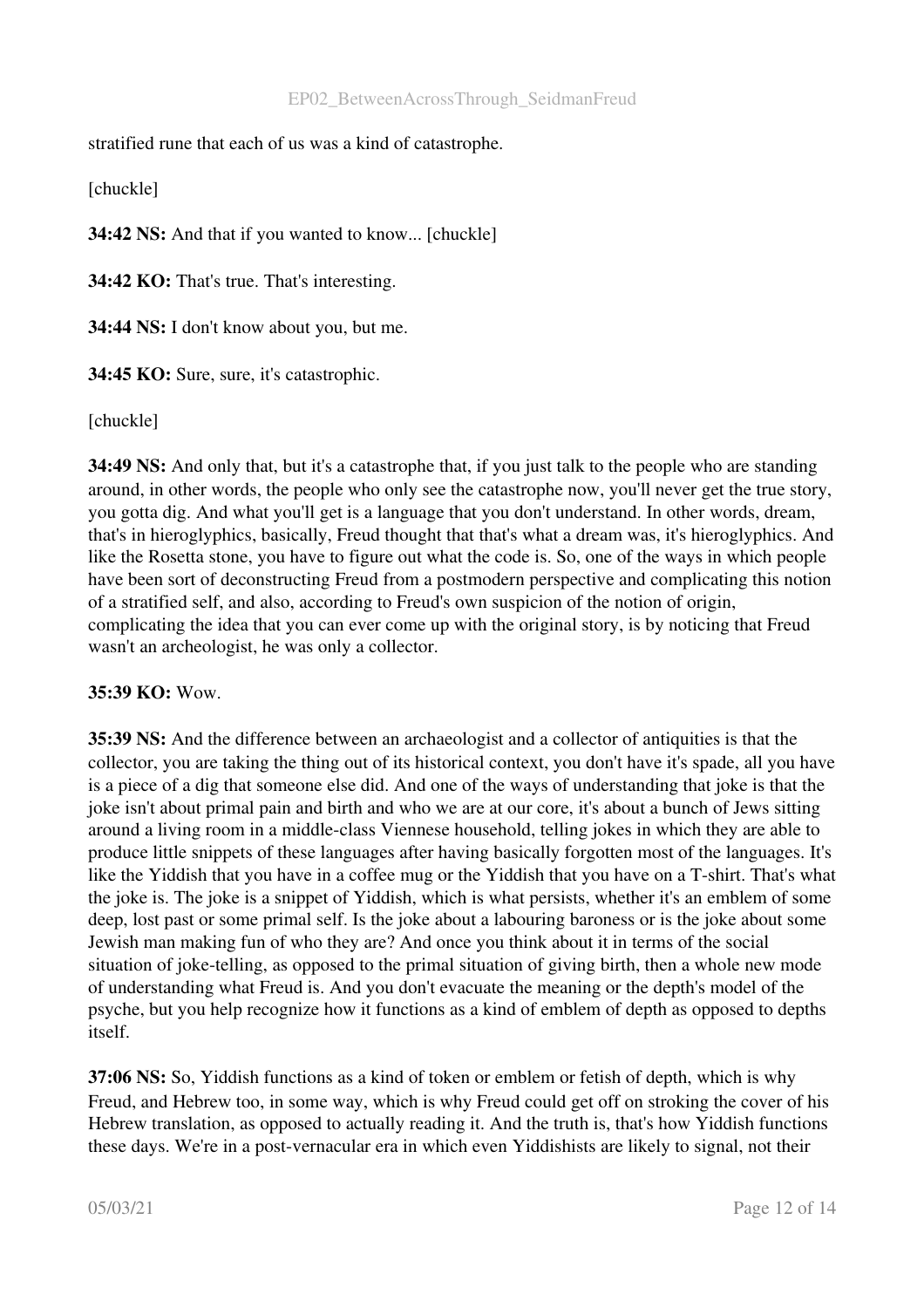knowledge of Yiddish, but their connection to Yiddish in some way, through these kinds of tokens, which is three words in a joke or which is a word on your T-shirt.

37:45 KO: Wow. Thank you so much, Naomi, for this conversation. It was great.

37:48 NS: Thank you, I really enjoyed it.

[music]

37:52 IR: That was Professor Kevin Lewis O'Neill in conversation with Professor Naomi Seidman from the University of Toronto. This monthly podcast is distributed directly by the Centre for Diaspora and Transnational Studies. You can email us to the cdtspodcast@gmail.com, and you can listen to the next episode by subscribing directly on your favorite app to Between, Across, and Through. I am, Iane Romero. Thank you for listening and joining the conversation.

[music]